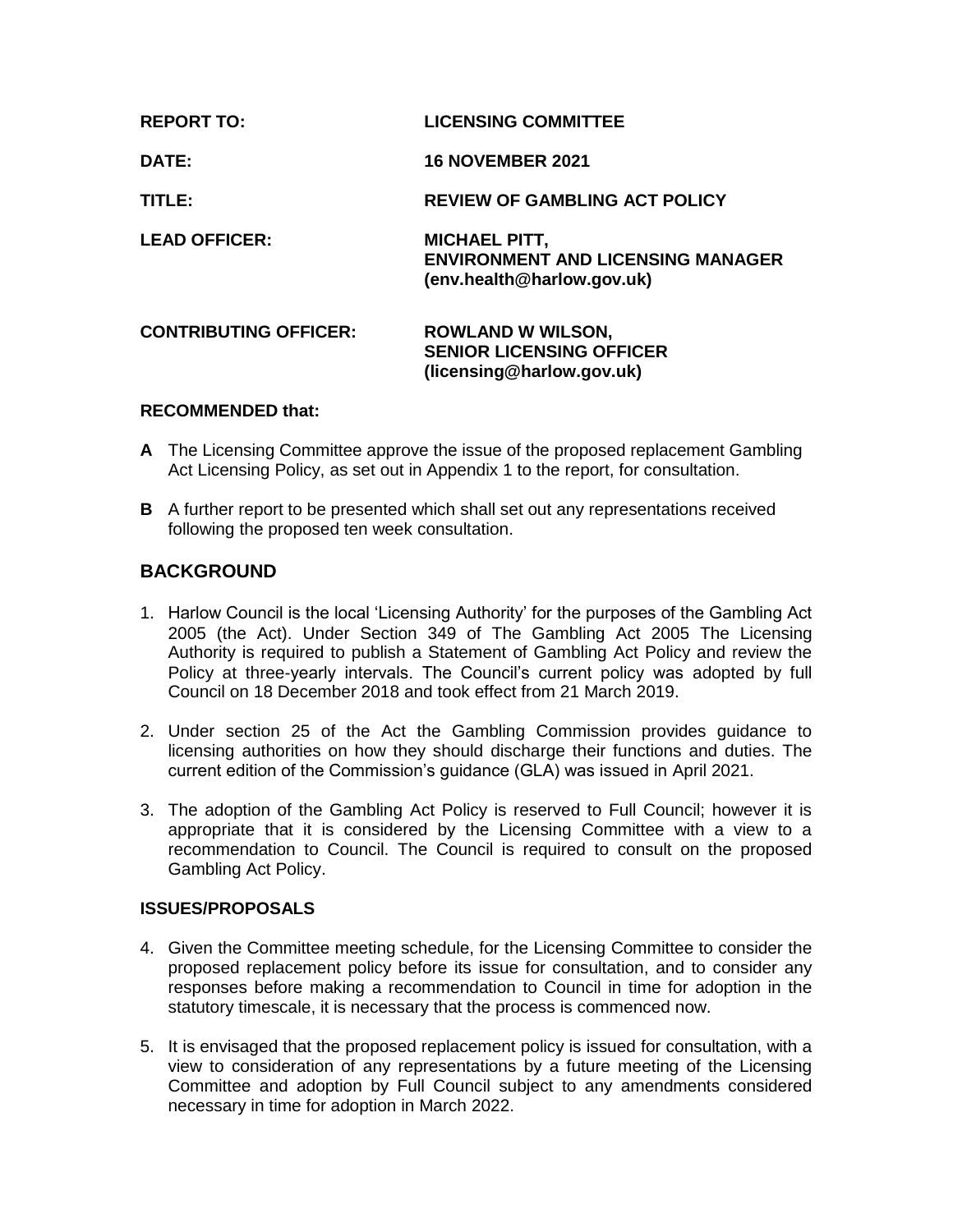- 6. The proposed replacement policy is attached as Appendix 1 to this report.
- 7. The revised policy has minor amendments which have been made to reflect changes in statutory guidance in regard to child protection, but the original policies have not been altered.
- 8. The Government conducted a 16 week consultation between 8 December 2020 and 31 March 2021 on a review of The Gambling Act 2005.
- 9. The objectives of the review was to ensure the regulatory framework can protect children and vulnerable people, prevent gambling related crime, and keep gambling fair and open in the digital age. Through the Review, the government's objectives are to:
	- a) Examine whether changes are needed to the system of gambling regulation in Great Britain to reflect changes to the gambling landscape since 2005, particularly due to technological advance.
	- b) Ensure there is an appropriate balance between consumer freedoms and choice on the one hand, and prevention of harm to vulnerable groups and wider communities on the other.
	- c) Make sure customers are suitably protected whenever and wherever they are gambling, and that there is an equitable approach to the regulation of the online and the land based industries.
- 10. In considering all of these issues, particular attention will be paid to children, young people, young adults, and others who may be particularly vulnerable to the risks posed by gambling.
- 11. During the consultation over 16,000 submissions were received. The Act has been debated in Parliament on 22 July 2021, and a 'White Paper' is to be presented to Parliament possibly before the end of 2021 with its conclusions and recommendations, which could result in this proposed policy once again being updated next year to reflect any changes. Nonetheless the Council should review its policy in accord with existing requirements to underpin any decision that it is required to make.

# **IMPLICATIONS**

**Environment and Planning (Includes Sustainability)** As contained within the report. **Author: Andrew Bramidge, Director of Strategic Growth and Regeneration**

**Finance (Includes ICT, and Property and Facilities)** None specific. **Author: Simon Freeman, Deputy to the Chief Executive and Director of Finance**